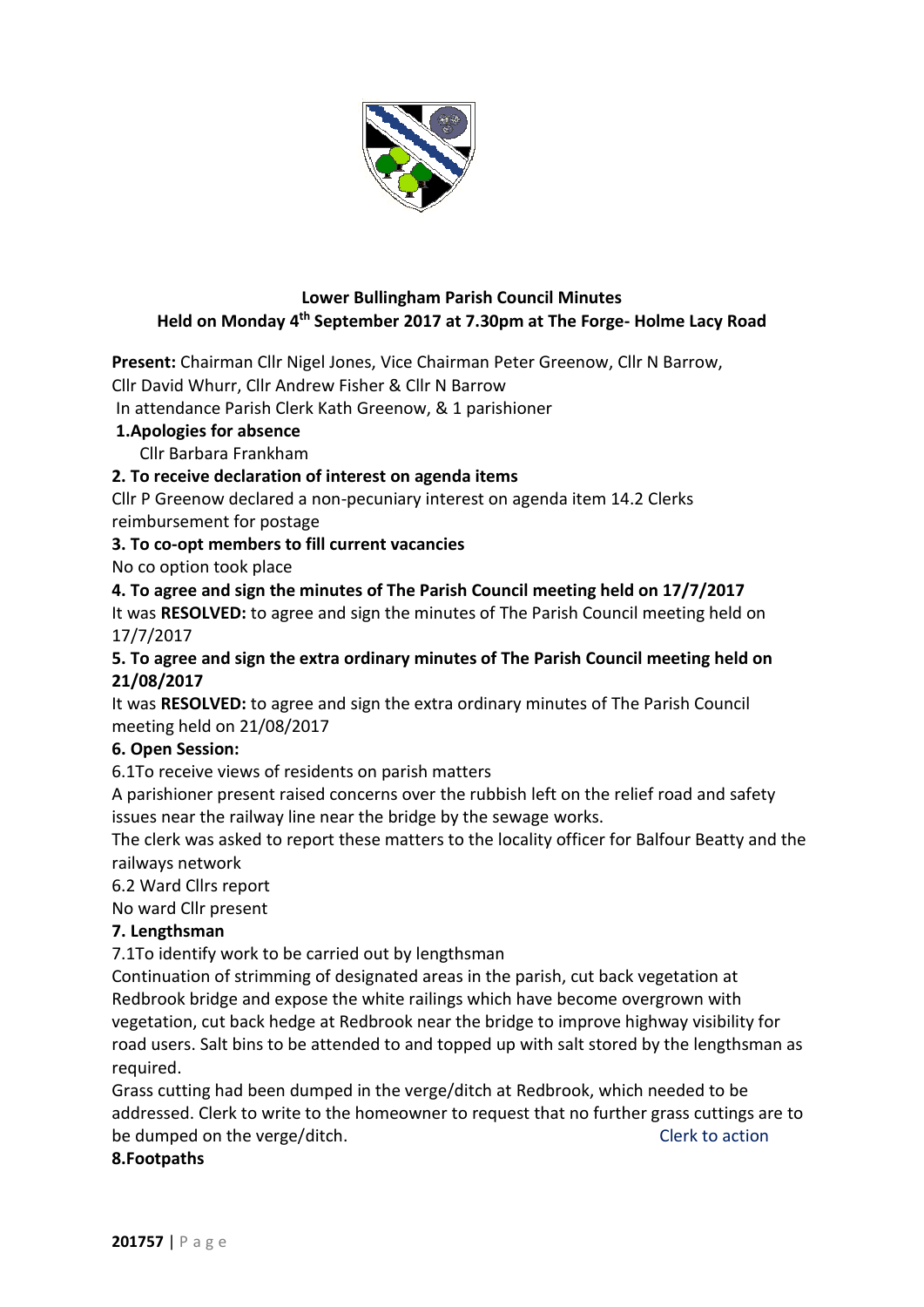8.1 To identify P3 work to be carried out by lengthsman LOB5 Gate has been damaged by hedge cutter and needs to be fixed. LOB2 footpath needs vegetation cutting back. 8.2 To receive a report consider footpaths walk signage in the parish Cllr Whurr Deferred to next meeting

### **9. Highways Issues**

9.1To consider road issues for reporting to Balfour Beatty

The clerk reported that the letter had been sent to Richard Ball as agreed outlining the Parish Councils request relating to Holme Lacy Road Improvements.

Mr Ball had acknowledged the letter and the Clerk read out the response from him. Mr Ball indicated that the request would be considered as part of the South Wye Transport Package. The Parish Council **DID NOT** want the Holme Lacy road improvements request incorporated into the South Wye Transport Package. It is part of the improvement scheme that was still outstanding from the planning permission given for the Rotherwas Relief road some years ago and which had not been fully implemented as far as the Parish council were concerned. Clerk to continue to work with Herefordshire Council to resolve the matter. Signage issues at junction leading up to Ridgehill were discussed as it was concerned that the junction needed some improvements as there had been several accidents at this location.

It was **RESOLVED:** that the Clerk contacts Balfour Beatty locality officer to discuss the matter and report back at the meet meeting

#### **10. Planning**

10.1To note planning permission granted/refused by HFDC since last meeting. none

10.2 To consider commenting on planning application172861-Rotherwas Service Station, Holme Lacy Road, Hereford HR2 6BQ

Description: Proposed variation of conditions 2&3 of permission 170922 (Provision of office in roof space yet to be built sales building) to allow larger office space and a change from brick to composite panel cladding

It was **RESOLVED:** to Support the application

### **11.Community Asset Transfer**

11.1To receive and update on the community asset transfer of open green space land at St Clare's Court and consider type of trees to be planted to replace those felled. No further update on C.A.T.

Discussion took place over the type of trees to be planted to replace those felled.

It was **RESOLVED:** to have 2x Cherry Laurel (evergreen cherry), 2x Kouse dogwood 2x flowering Almond. Herefordshire Council would supply and plant the trees as previously agreed. The contraction of the contraction of the contraction of the contraction of the contraction of the contraction of the contraction of the contraction of the contraction of the contraction of the contraction of the c

### **12.Health & Safety policy**

12.1 To consider draft health and safety policy for adoption

It was **RESOLVED:** to adopted the health and safety policy

### **13.Risk Assessment**

13.1 To consider updated draft Risk Assessment

It was **RESOLVED**: to agree the updated risk assessment

#### **14. Finance**

14.1To note bank balance Main account noted as £31,572.06

Community projects account £5072.70

Ring fenced reserves account £31,873.38